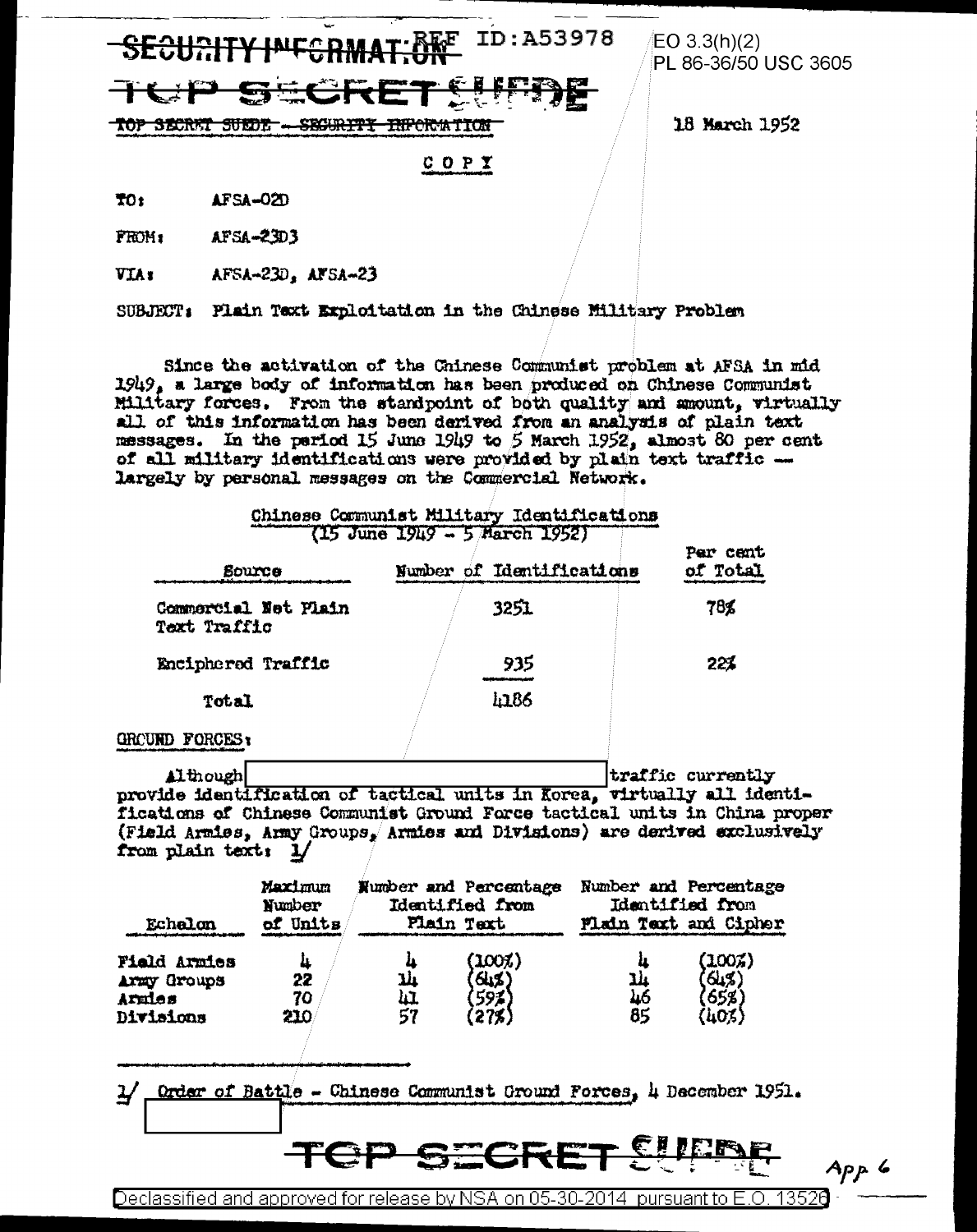### **REF ID:A53978**  $EO 3.3(h)(2)$ **PL 86-36/50 USC 3605**

Significantly, the great bulk of COMINT on  $\|$  units above division Level is available only from plain text traffic. Plain text military identifications have provided intelligence of particular interest:

 $(a)$  First identifications of the movement of  $\Box$  units from South China toward Manchuria, reported in July 1950. 2/

SUEDE

(b) Further indications of movement and identification of units in Manchuria. 3/

The shove reports were issued prior to the Chinese Communist largescale intervention in the Korean War.

- (c) First indications that elements of the First and Second Field Armies were enroute to Korea, pre-dating front-line identifications by as much as six weeks. 4/
- (d) Recent disclosure of the shift of the 16th Army or its elements to Manchuria from Southwest China. 5/<br>(c) Increase in the level of military unit identifications in South
- China by solution, through plain text traffic, of military unit cover-designations. 6/

In brief, identifications of Chinese Communist military units provided by plain text traffic furnish most of the COMINT information on the disposition and movement/of the Chinese Communist Ground Forces in China Proper and Manchuria, most of the COMINT information on military district organisation in China, the organisation of various military headquarters achalons, the locations and activities of military schools; and most of the COMINT information on military supply matters.

#### AIR

SECRET SURFE

The foundation of all U.S. estimates of Air Order of Battle in China and Manchuria rests wholly on AFSA plain text reports. Solution of the

|                  | Movement of Fourth Field army Units, No. 2, 1 September 1950,<br>No. 15; Movement of 50 Army Troops, 13 November 1950, |
|------------------|------------------------------------------------------------------------------------------------------------------------|
|                  | Movements of First Field Army Elements, 5 February 1951,                                                               |
|                  | Movement and Current Disposition of Second Pield Army Elements,                                                        |
| 7 Harch 1951.    |                                                                                                                        |
|                  | 16th Army in Manchuria - Korea Theatre, 14 February 1952,                                                              |
|                  |                                                                                                                        |
|                  |                                                                                                                        |
|                  | Code-Munbering System Used by 18th Army, 25 September 1951,                                                            |
|                  | Code-Numbering System of Armies in South China,                                                                        |
| 10 October 1951. |                                                                                                                        |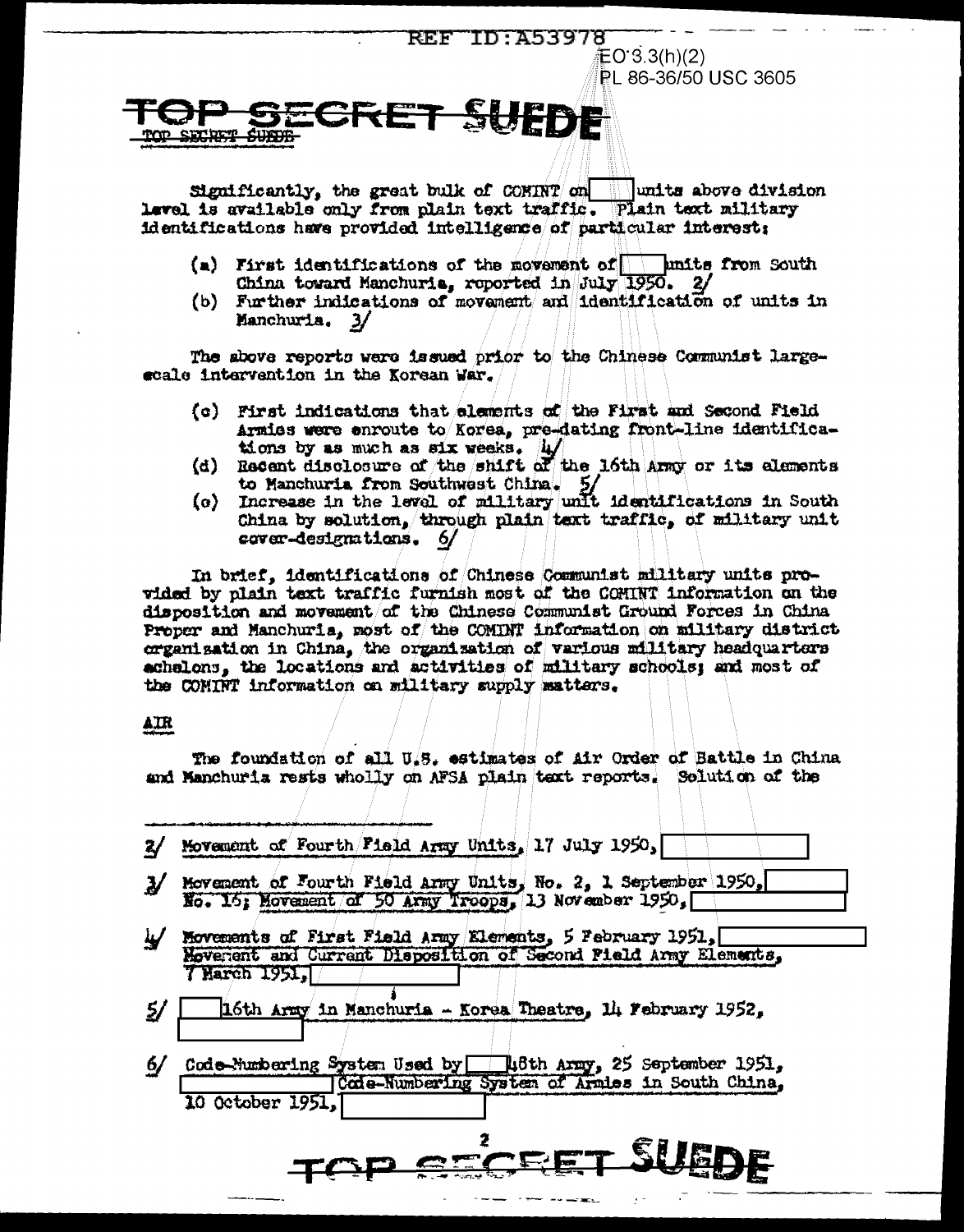# **SRETSUEDE** <del>TOP SECRET SUEDE</del>

aystem of cover-numbers used by tactical air units made clear the regiment - division relationship and was essential to subsequent interpretation which included enciphered air traffic. 7/

First COMINT identifications of the Fourth Air Regiment, the 27th Air Regiment, the 3rd, 5th and 18th Air Divisions came from plain text traffic.

Pirst reference to air training schools appeared in plain text in August, 1950 and formed the basis for solution of the Flight School coverdesignation system and identification of schools. 8/

**With current** plain text provides important supplementary information on air units in China and general support to the intelligence effort. EO 3.3(h)(2)

PL 86-36/50 USC 3605

#### **NAVAL**

|                         | Except for limited information available from a small amount of Naval |
|-------------------------|-----------------------------------------------------------------------|
| traffic passed          | <b>Virtually all COMINT information on</b>                            |
| thel                    | is derived from plain text messages passed on                         |
| the Commercial Network. | This includes information on command organization.                    |

#### INSEPARABILITY OF PLAIN TEXT AND ENCIPIERED TRAFFIC PROCESSING

While plain text traffic provides extensive COMINT information on Chinese Communist military units and organisations  $-\star$  in many cases most or all of that information -- under no circumstances can the processing and analysis of plain text link activity To do so would damage not only the technical COMTNT effort but seriously inhibit the production of intelligence from intercepted communications.

Processing of Far East targets is based on the recognition that cryptanalysis, traffic analysis and linguistic exploitation are mutually dependent and that the purpose of each, together, is to provide the maximum contribution possible to the reporting or intelligence operation.

Information derived from the day-to-day processing of plain toxt by analysts has enabled those analysts to accomplish and hasten solution of enciphered traffic.

|           | المتنسم موازعهم ويرشد اثراه والماعا الاناد وسيوس ويسمع المطارع والمواسل<br>والمناقض المتناقض الماريان<br>ومحصور |  |
|-----------|-----------------------------------------------------------------------------------------------------------------|--|
| -7        |                                                                                                                 |  |
| مد        |                                                                                                                 |  |
|           |                                                                                                                 |  |
|           |                                                                                                                 |  |
|           |                                                                                                                 |  |
|           |                                                                                                                 |  |
| $\vec{q}$ |                                                                                                                 |  |
|           |                                                                                                                 |  |
|           |                                                                                                                 |  |
|           |                                                                                                                 |  |
|           |                                                                                                                 |  |
|           |                                                                                                                 |  |
|           |                                                                                                                 |  |
|           |                                                                                                                 |  |
|           |                                                                                                                 |  |
|           |                                                                                                                 |  |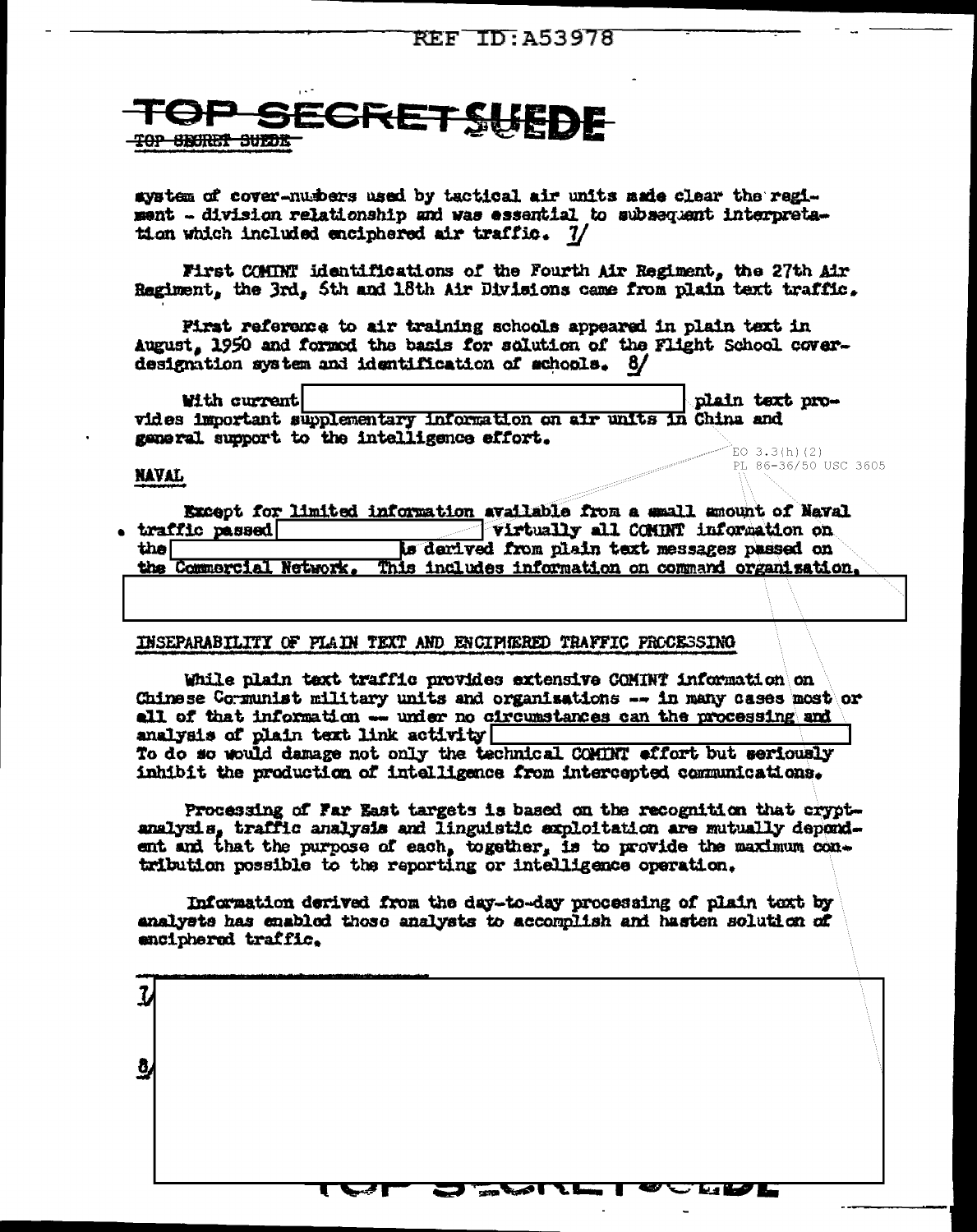**REF ID: A53978** 





 $\stackrel{\sim}{\text{EO}}$  3.3(h)(2)<br>PL 86-36/50 USC 3605

Milton Zaslow. AFSA-23D3

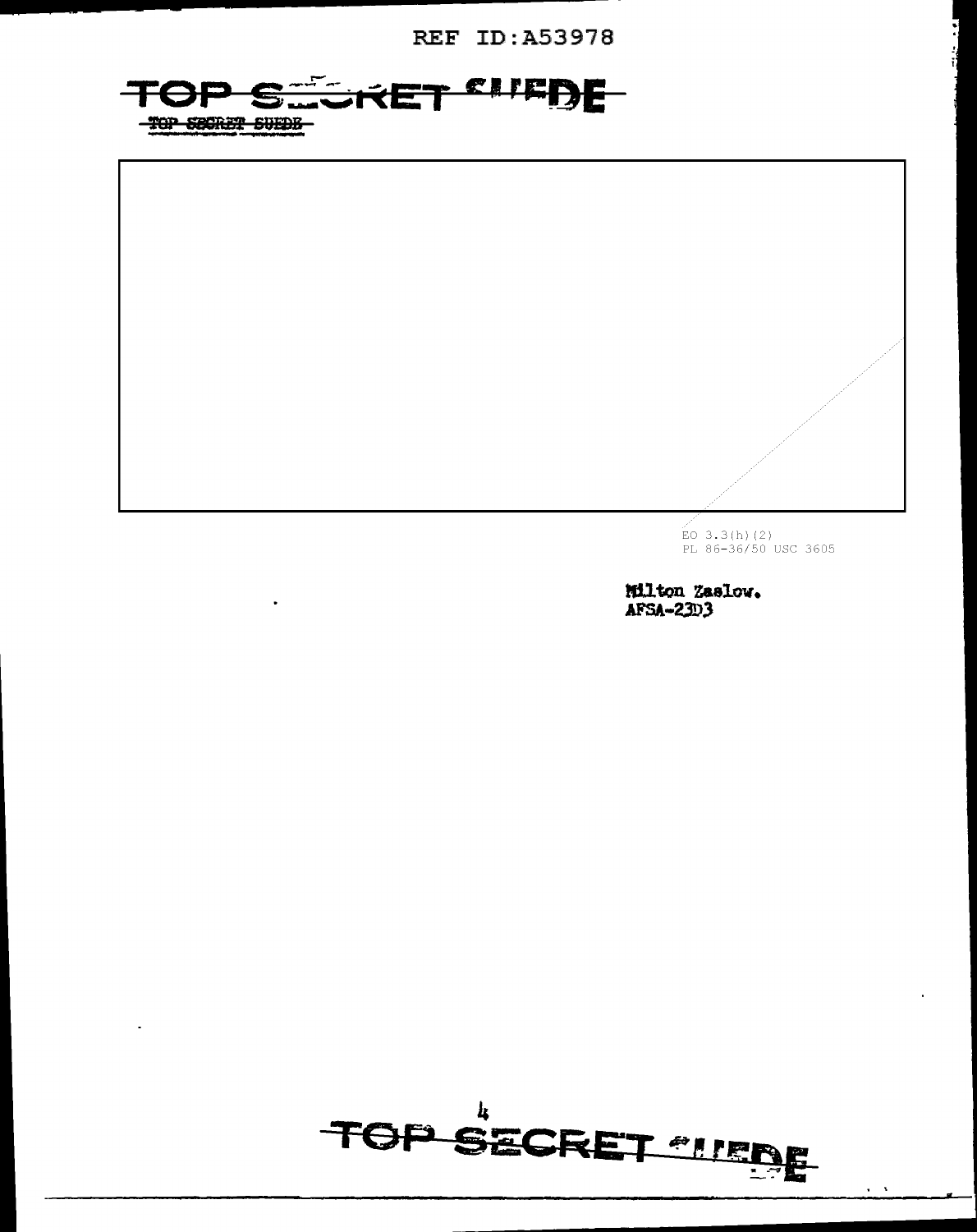

#### ARMY CROUPS IDENTIFIED

|                 | 5789 | 10 11 12 13 14 15 15 17 18 19 20 21 22 |
|-----------------|------|----------------------------------------|
| R oct 50        |      |                                        |
| 15 Dec 50       |      |                                        |
| 15 Mar <b>丸</b> |      |                                        |
| 15 Jun 立        |      |                                        |
| 4 Dec SI        |      |                                        |

#### ARTIES IDESTIFIED



#### DIVISIONS IDENTIFIED 60 ھا 80  $300$ **JAO DOL**  $280$ 120 200 210 m **R** oct 50 15 Dec 50 15 Mar 51  $15$  Jun  $51$ 4 Dec 51 **GRET** SUEDE

ť